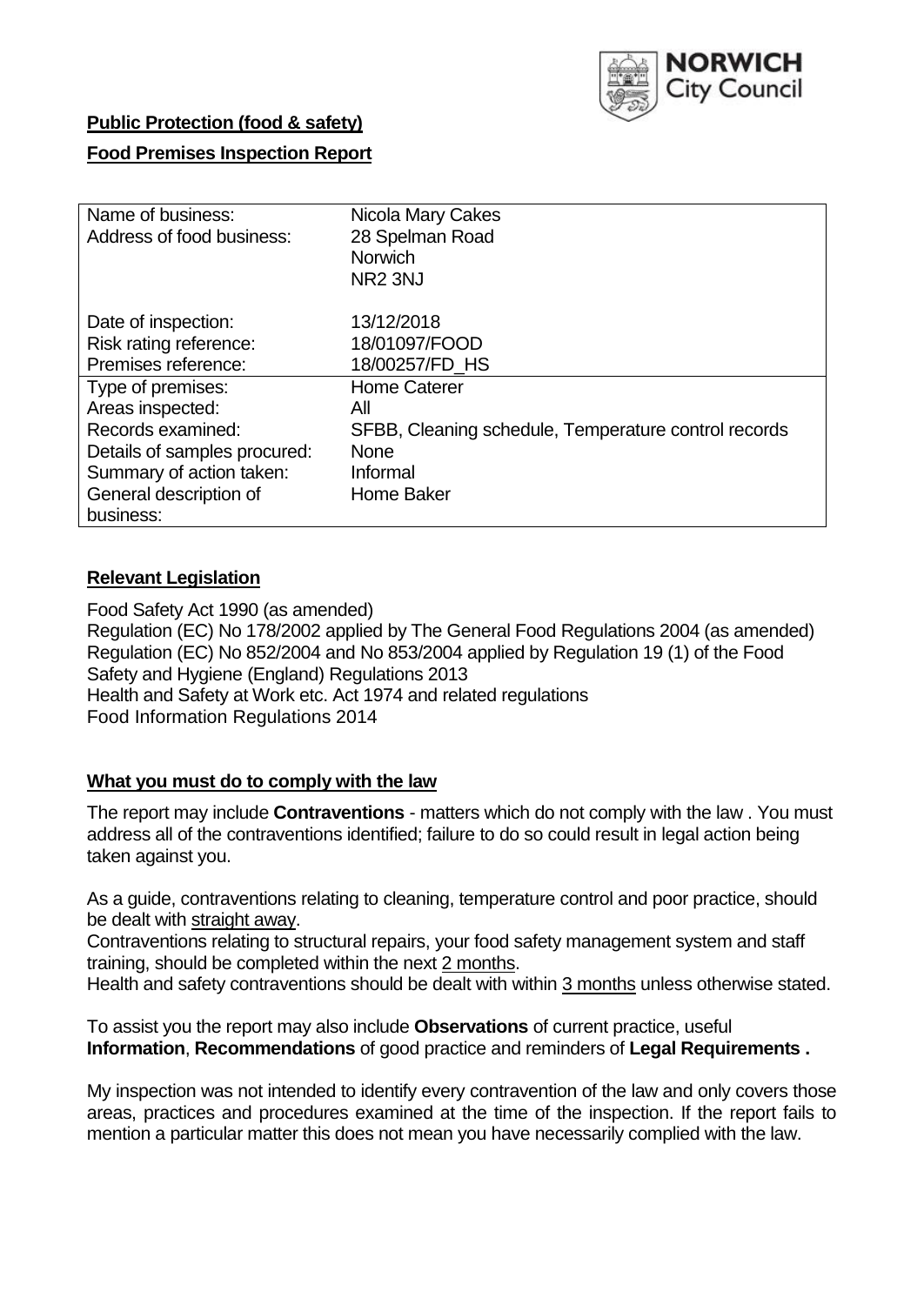# **FOOD SAFETY**

### **How we calculate your Food Hygiene Rating:**

The food safety section has been divided into the three areas which you are scored against for the hygiene rating: 1. food hygiene and safety procedures, 2. structural requirements and 3. confidence in management/control procedures. Each section begins with a summary of what was observed and the score you have been given. Details of how these scores combine to produce your overall food hygiene rating are shown in the table.

| <b>Compliance Area</b>                     |          |    |           | <b>You Score</b> |                |    |           |    |                |  |  |
|--------------------------------------------|----------|----|-----------|------------------|----------------|----|-----------|----|----------------|--|--|
| Food Hygiene and Safety                    |          |    |           | $\Omega$         | 5              | 10 | 15        | 20 | 25             |  |  |
| <b>Structure and Cleaning</b>              |          |    | $\bf{0}$  | 5.               | 10             | 15 | 20        | 25 |                |  |  |
| Confidence in management & control systems |          |    | 0         | 5                | 10             | 15 | 20        | 30 |                |  |  |
|                                            |          |    |           |                  |                |    |           |    |                |  |  |
| <b>Your Total score</b>                    | $0 - 15$ | 20 | $25 - 30$ |                  | $35 - 40$      |    | $45 - 50$ |    | > 50           |  |  |
| <b>Your Worst score</b>                    | 5        | 10 | 10        |                  | 15             |    | 20        |    | $\blacksquare$ |  |  |
|                                            |          |    |           |                  |                |    |           |    |                |  |  |
| <b>Your Rating is</b>                      | 5        | 4  | 3         |                  | $\overline{2}$ |    |           |    | $\Omega$       |  |  |

Your Food Hygiene Rating is 5 - a very good standard



# **1. Food Hygiene and Safety**

Food hygiene standards are high. You demonstrated a very good standard of compliance with legal requirements. You have safe food handling practices and procedures and all the necessary control measures to prevent cross-contamination are in place. Some minor contraventions require your attention. **(Score 5)**

## Hand-washing

**Observation** Hand washing was managed well and wash-hand basins were well stocked with hand cleaning material.

### Personal Hygiene

**Observation** I was pleased to see that standards of personal hygiene were high.

Temperature Control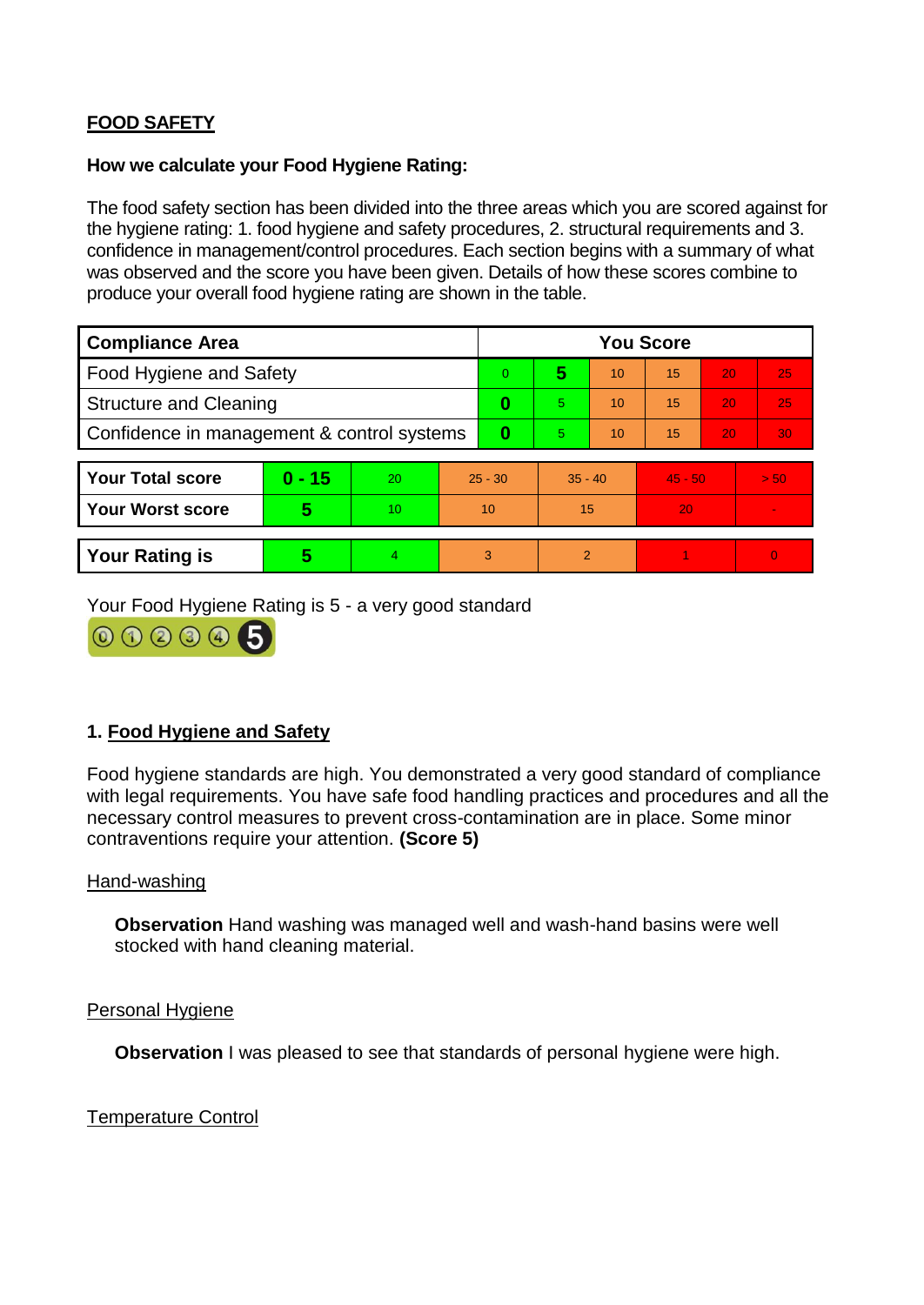**Observation** I was pleased to see you were able to limit bacterial growth and/or survival by applying appropriate temperature controls at points critical to food safety and that you were diligently monitoring temperatures.

### Poor Practices

**Observation** The following matters represented poor practice and if allowed to continue may cause food to become contaminated or lead to its deterioration

 Eggs were being stored at the top of the fridge, store eggs at the bottom of the fridge. I was pleased to see that these were moved in my presence

## **2. Structure and Cleaning**

The structure facilities and standard of cleaning and maintenance are all excellent and you demonstrated full compliance with the law. There is evidence of effective pest control and procedures are in place to rectify any problems as they arise. There is good provision for waste disposal. **(Score 0)**

#### Cleaning of Structure

**Observation** The kitchen had been well maintained and the standard of cleaning was exceptionally high.

## Cleaning Chemicals / Materials / Equipment and Methods

**Observation** I was pleased to see that the premises was kept clean and that your cleaning materials, methods and equipment were able to minimise the spread of harmful bacteria between surfaces.

#### Maintenance

**Observation** I was pleased to see the kitchen had recently been refurbished.

#### Facilities and Structural provision

**Observation** I was pleased to see the premises had been well maintained and that adequate facilities had been provided.

#### Pest Control

**Observation** I was pleased to see that premises was proofed against the entry of pests and that pest control procedures were in place.